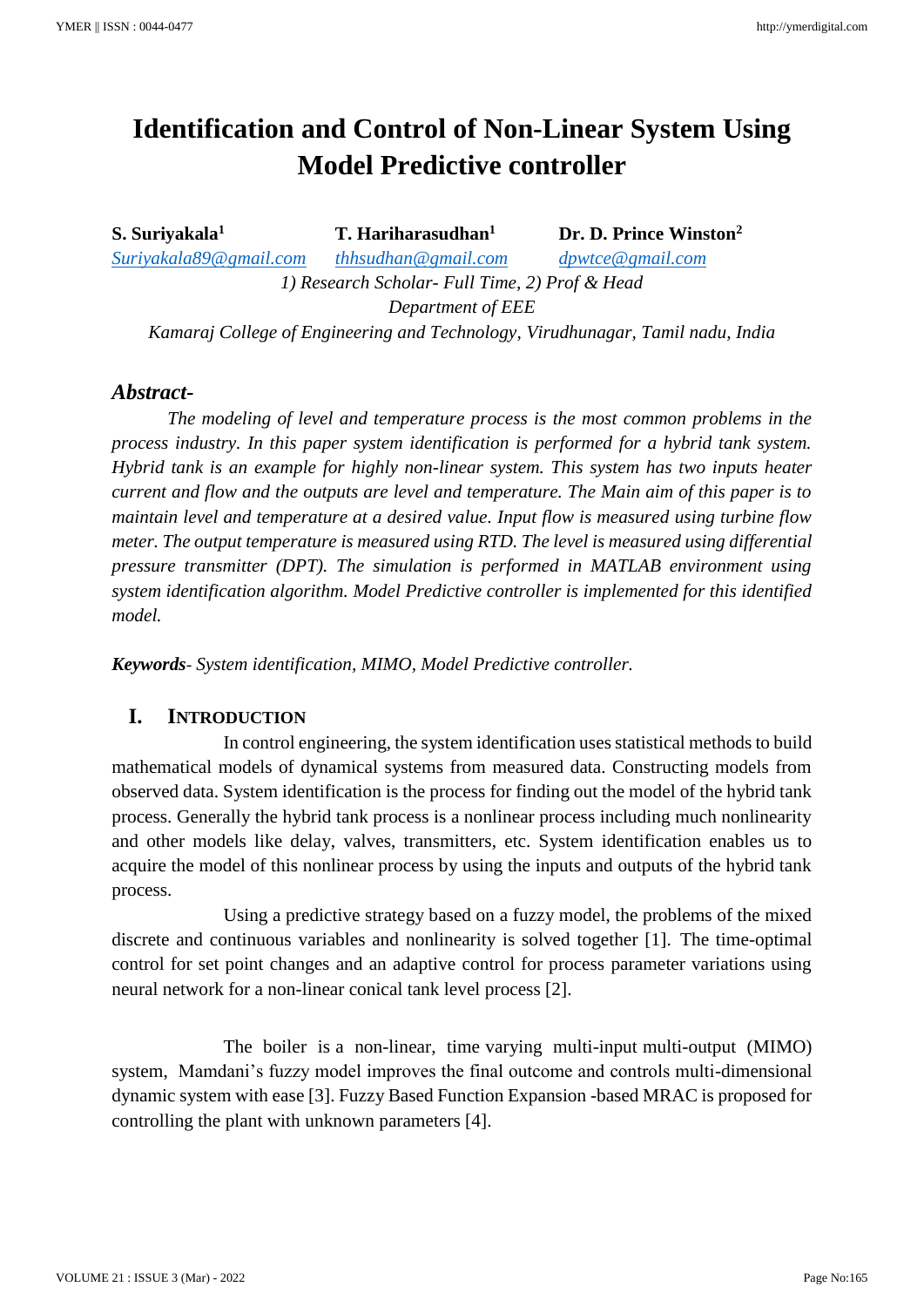The measured disturbances it is assumed that the future values will be equal to the current values. The performance of MPC depends largely on the used process model. The model must be able to accurately predict the future process outputs, and at the same time be computationally attractive to meet real-time Demands [5].

The error function is reduced due to online tuning of the membership functions and control rules of fuzzy controller. The outlet temperature of shell and tube heat exchanger and for the control of level and temperature of a nonlinear coupled tank system is obtained by using SA-FLC algorithm [6].

The mathematical models of the process are obtained by the application of System Identification techniques. The version of MPC known as Dynamic Matrix Control (DMC) is applied in order to regulate the contents of C02 in an ethane output stream from the absorber tower using amine as a treating agent [7].

# **II. PROCESS DESCRIPTION**

# *A HYBRID TANK PROCESS*

The continuous-flow, well-stirred Hybrid tank process finds wide application in the chemical industry. The basic arrangement, sketched below, comprises a tank at surrounding temperature  $T_a$ . Here motor driven stirrer is used. The contents in the tank are stirred and then uniform heat is applied for whole tank. The flow of the liquid, level of the liquid temperature of the liquid and heater voltage are important parameters.



Fig1 represents the simple diagram of Hybrid Tank Process. The water in reservoir is transferred to tank using pumps. The height of the tank is 60 centimeter.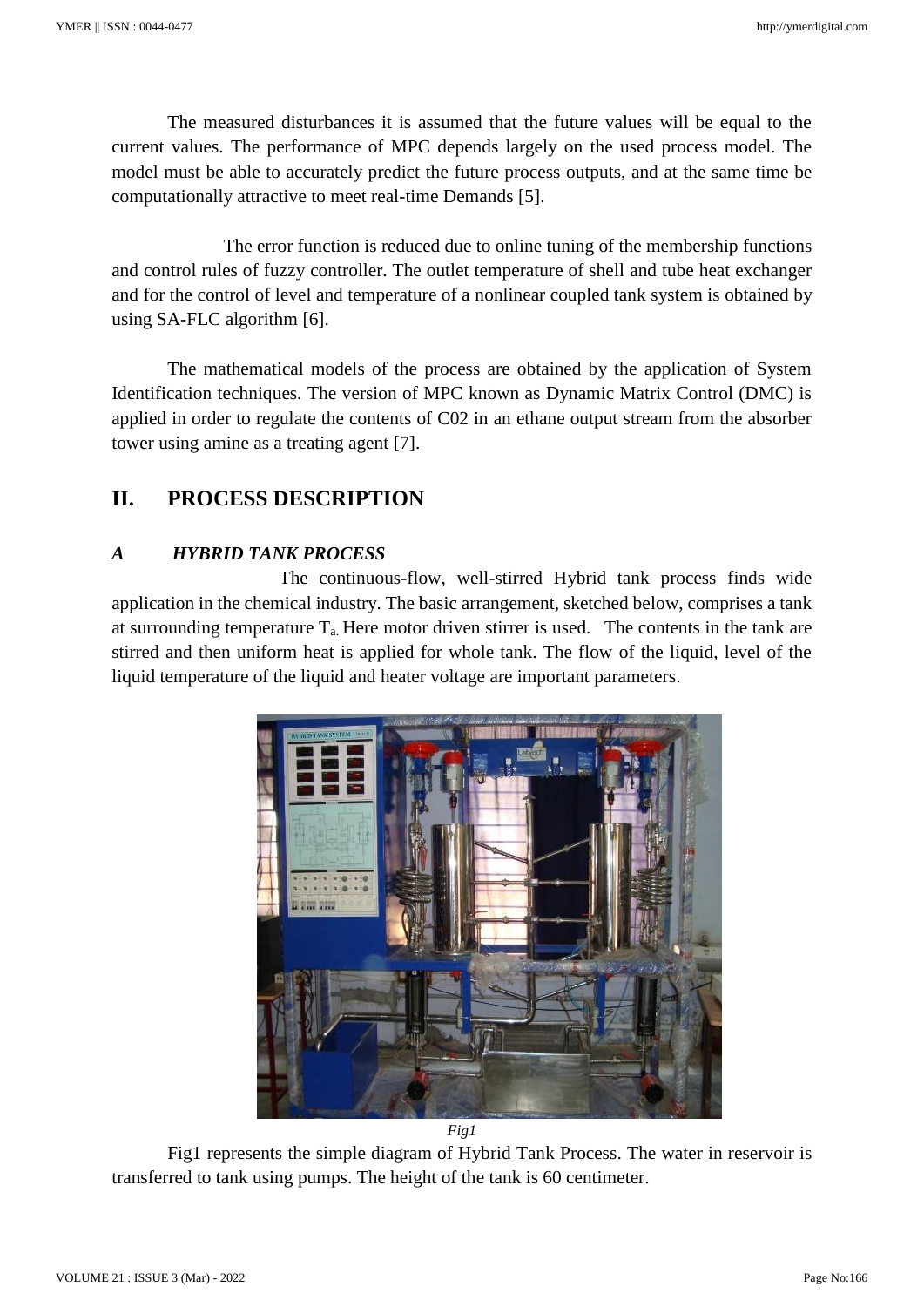#### *B. LEVEL PROCESS IN HYBRID TANK*

The level of the hybrid tank is measured using level transmitter. By measure the level DPT (Differential Pressure Transmitter) is used. Differential Pressure is obtained by finding the difference in pressure between the atmosphere and tank.

#### *C. FLOW PROCESS IN HYBRID TANK*

The flow of the hybrid tank is measured using flow transmitter. Flow transmitter used here is Turbine type Flow transmitter. The total number of revolutions made by the inner turbine wheel is directly proportional to the inflow of the hybrid tank. Output signal from flow transmitter is (4 to 20mA) which is converted into (0 to 5V) when acquired in the DAC.

#### *D. TEMPERATURE PROCESS IN HYBRID TANK*

The temperature of the hybrid tank is measured using RTD's. The RTD's are produce a current value according to the temperature in the tank. The tank temperature is increased using two heating coils which are powered by a SCR. SCR is a silicon controlled rectifier. The current output (4 to 20mA) of the RTD's are converted into corresponding (0 to 5V) when acquired in the DAC.

# **III. SYSTEM IDENTIFICATION**

 The models are in form of differential equations developed from physical principles or from transfer function models. The parameters of the model can have unknown or uncertain value in the process. It can be regarded as "black-box"-models which express the input-output property of the system. It can try to estimate such parameters from measurements taken during experiments on the system. Mathematical models of dynamical systems are of rapidly increasing importance in engineering and today all designs are more or less based on mathematical models. Leading Physical laws governing the behavior of the system are known as *white-box models* of the system. In a white-box model, all parameters and variables can be interpreted in terms of physical entities and all constants are known a priori. At the other end of the modeling scale we have so called *black-box modeling* or *identification*. Black-box models are constructed from data using no physical insight and the model parameters are simply knobs that can be turned to optimize the model set.

# **VI. System identification for MIMO system**

The System Identification is performed for MIMO (Multi Input Multi Output) system. The Input is Flow and Heater voltage. The Flow is represented as LPH (Liter per Hour) and the Heater Voltage is representing as volts. The Output is Level and Temperature of the Liquid. The Level is representing as cm (centimeter) and Temperature in terms of degree Celsius.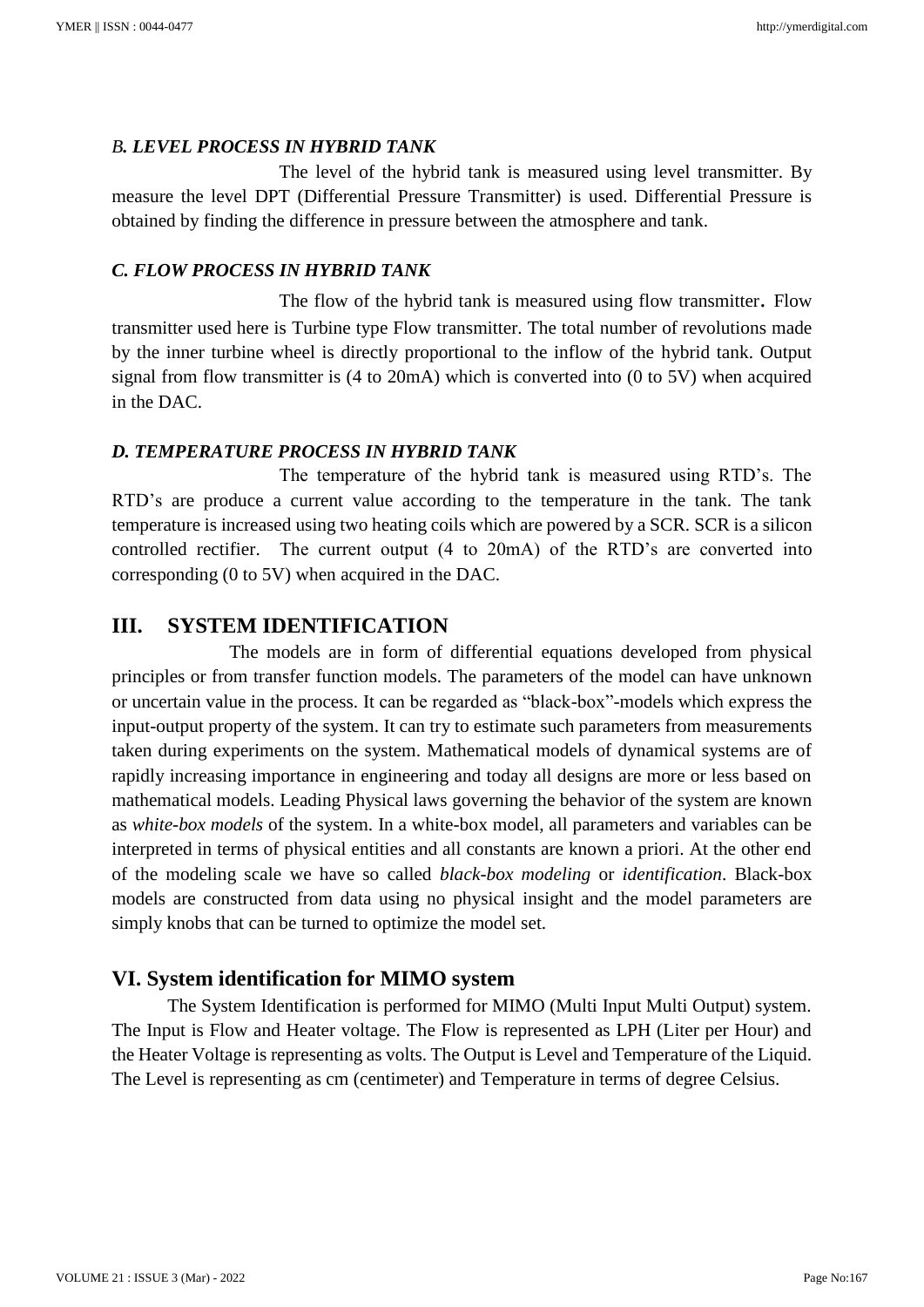

Fig 1 represents Flow and level. The input PRBS (pseudo random binary signal) signal is applied for level steady state change.



Input PRBS in the range of -100 to 100. The 2000 samples are taken. Fig 1 represents the Flow. Flow varies from -100 to 100 LPH. X axis represents Time in seconds. Y axis represents Flow and Level. Fig 2 represents Temperature and corresponding voltage. The X axis represents Time in seconds and Y axis represents Temperature and Voltage.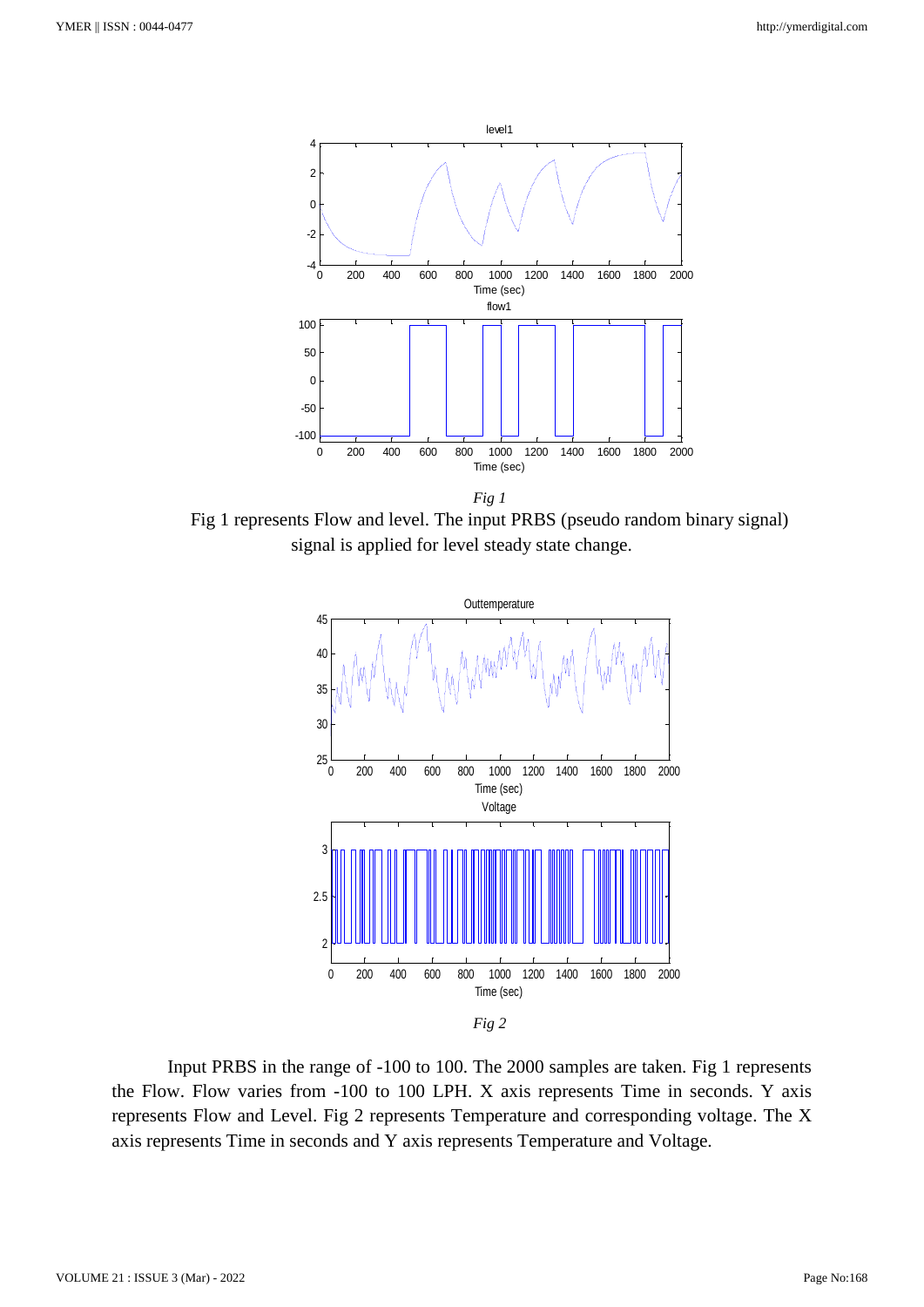#### *A. Estimation*

The first 1400 samples are taken for Estimation. The Linear Parametric Estimation cannot be used for MIMO System. The ARMAX, BJ, ARX, models are not applicable for MIMO System.

The State Space model Estimation is only suitable for MIMO System. The diffferent state model estimation is available for MIMO system in MATLAB. PEM method called as Prediction Error Minimization. It automatically computes the orders of the system.

N4SID means Estimate State space model using subspace method. In this method user can specify the orders of the method. The both input Heater voltage and Flow taken as input for estimation and the Level and temperature are taken for output. The multi input and multi output taken at a time for system identification. The prediction Error method of estimation is used. The m1 represents PEM method. Mp represents N4SID method.



Fig 3 represents Estimation for MIMO system. The PEM and N4SID methods are used for MIMO System identification. The fit obtained for N4SID method for Level as 99.76% and Temperature fit 96.12%. The fit obtained from PEM method for level as 96.49% and Temperature fit as 85.32%.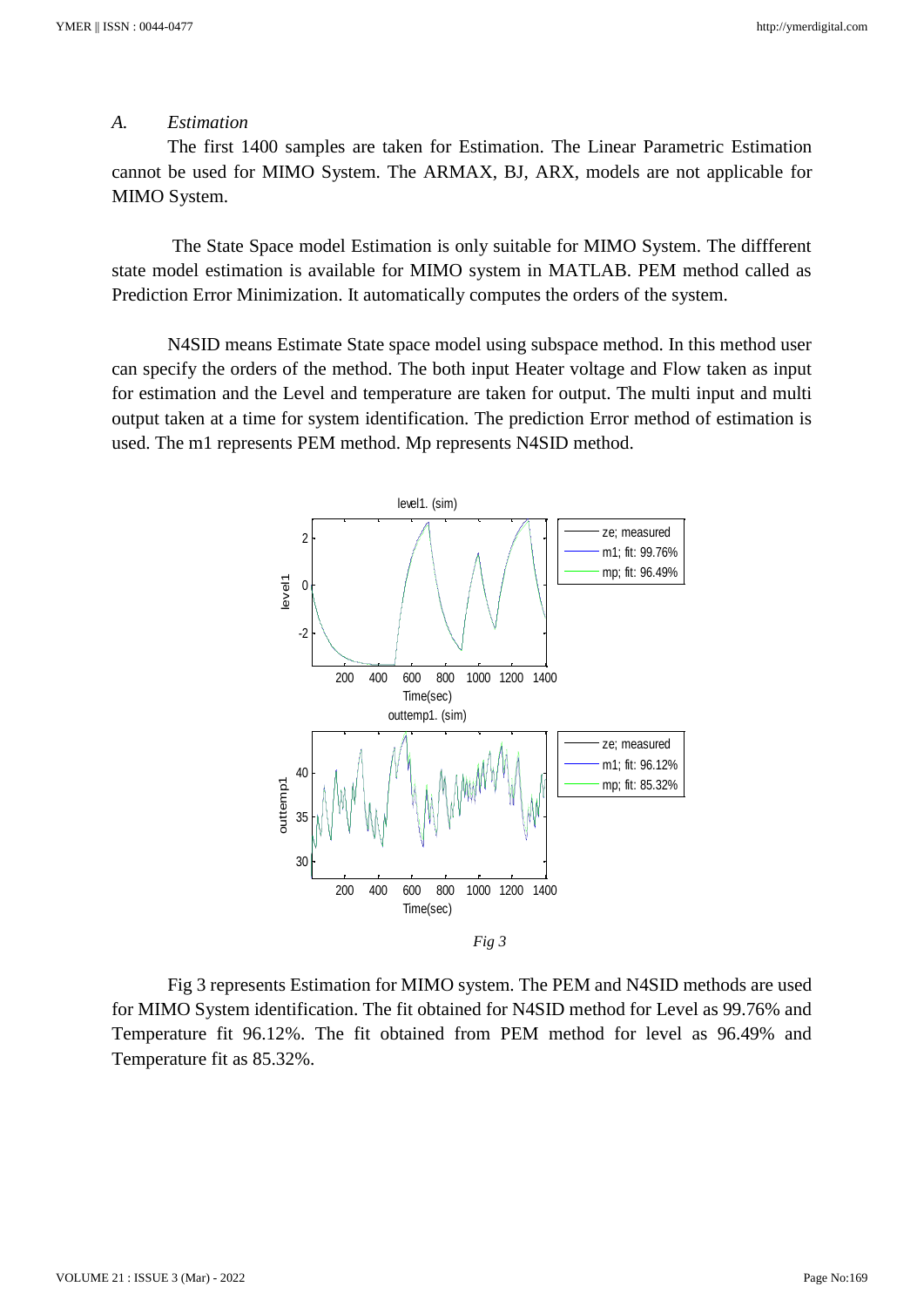# *C. Validation*

The remaining 600 samples are taken for validation for level and temperature.



The Level and temperature are taken for output. The multi input and multi output taken at a time for system identification. The level is representing as LPH and Temperature represent as degree Celsius. Fig 4 represents Validation for MIMO system. The X axis represents as Time in seconds and Y axis represent as Level and temperature. Usually 70% data's are taken for Estimation, and remaining 30% data's are taken for validation.

The fit obtained for N4SID method for Level as 99.66% and Temperature fit 95.55%. The fit obtained from PEM method for level as 92.56% and Temperature fit as 75.99%.

| TABLE: 3 COMPARISION |          |          |                  |                   |  |
|----------------------|----------|----------|------------------|-------------------|--|
|                      | Level    | Level    | <b>Temperat</b>  | <b>Temperat</b>   |  |
| Model                | Estimati | Validati | ure              | ure               |  |
|                      | on Fit   | on Fit   | <b>Estimatio</b> | <b>Validation</b> |  |
|                      |          |          | n Fit            | Fit               |  |
|                      | 96.49    | 92.56    | 85.32            | 75.99             |  |
| <b>PEM</b>           |          |          |                  |                   |  |
|                      | 99.76    | 99.66    | 96.12            | 95.15             |  |
| N4SID                |          |          |                  |                   |  |

| The Estimation fit is obtained for N4SID method for Level as 99.14% and Temperature    |  |
|----------------------------------------------------------------------------------------|--|
| fit 98.81% and fit obtained from PEM method for level as 97.36% and Temperature fit as |  |
| 97.65%. The Validation fit is obtained for N4SID method for Level as 98.87% and        |  |
| Temperature fit 98.11%. The fit obtained from PEM method for level as 97.26% and       |  |
| Temperature fit as 97.65%. The best fit obtained at N4sid method.                      |  |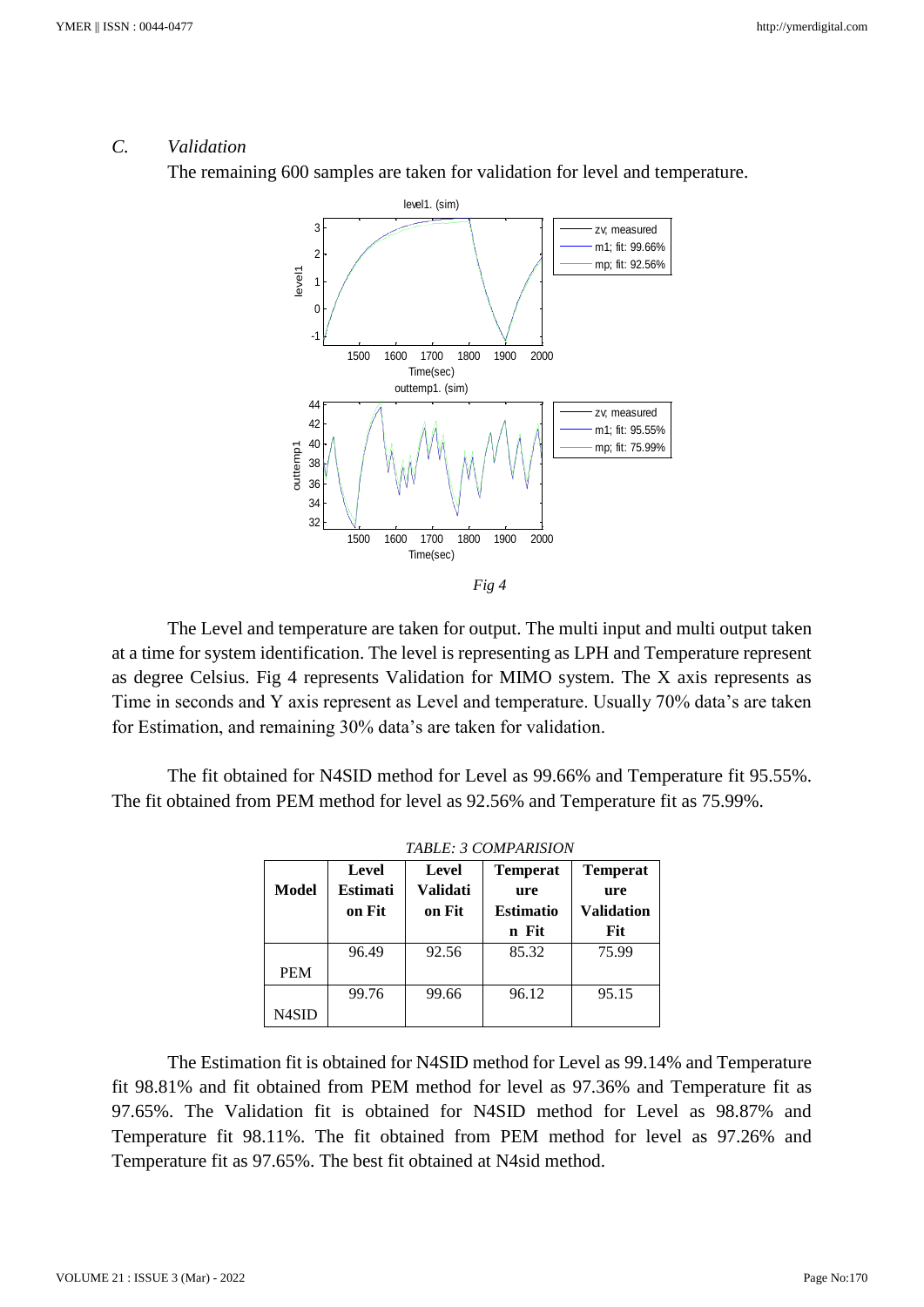#### **VII MPC Controller**

The models used in MPC are generally intended to represent the behavior of complex dynamical systems.MPC ControllerMPC models predict the change in the dependent variables of the modeled system that will be caused by changes in the independent variables. Chemical process, independent variables that can be adjusted by the controller are often either the set points of regulatory PID controllers (flow, pressure, temperature, etc.) or the final control element (valves, dampers, etc.). The Independent variables that cannot be adjusted by the controller are used as disturbances. Dependent variables in this process are other measurements that represent either control objectives or process constraints.

MPC uses the plant measurements, and the current dynamic state of the process, the MPC models, and the process variable targets and limits to calculate future changes in the independent variables. The changes are calculated to hold the dependent variables close to target while honoring constraints on both independent and dependent variables. The MPC sends out only the first change in each independent variable is implemented, and repeats the calculation until the next change is required.

For many real processes are not linear, it can often be considered to be approximately linear over a small operating range. Linear MPC approaches are used in the majority of applications with the feedback mechanism of the MPC compensating for prediction errors due to structural mismatch between the model and the process. Model predictive controllers that consist only of linear models, the Superposition principles of linear algebra enables the effect of changes in multiple independent variables to be added together to predict the response of the dependent variables. It simplifies the control problem to a series of direct matrix algebra calculations that are fast and robust.

For the linear models are not sufficiently accurate to represent the real process nonlinearities, several approaches can be used. The process variables can be transformed before and/or after the linear MPC model to reduce the nonlinearity. The process is controlled with nonlinear MPC that uses a nonlinear model directly in the control application. The nonlinear model in the form of an empirical data fit (e.g. artificial neural networks) or a high-fidelity dynamic model based on fundamental mass and energy balances. The nonlinear models are linearized for specify a model for linear MPC.



*Fig 1*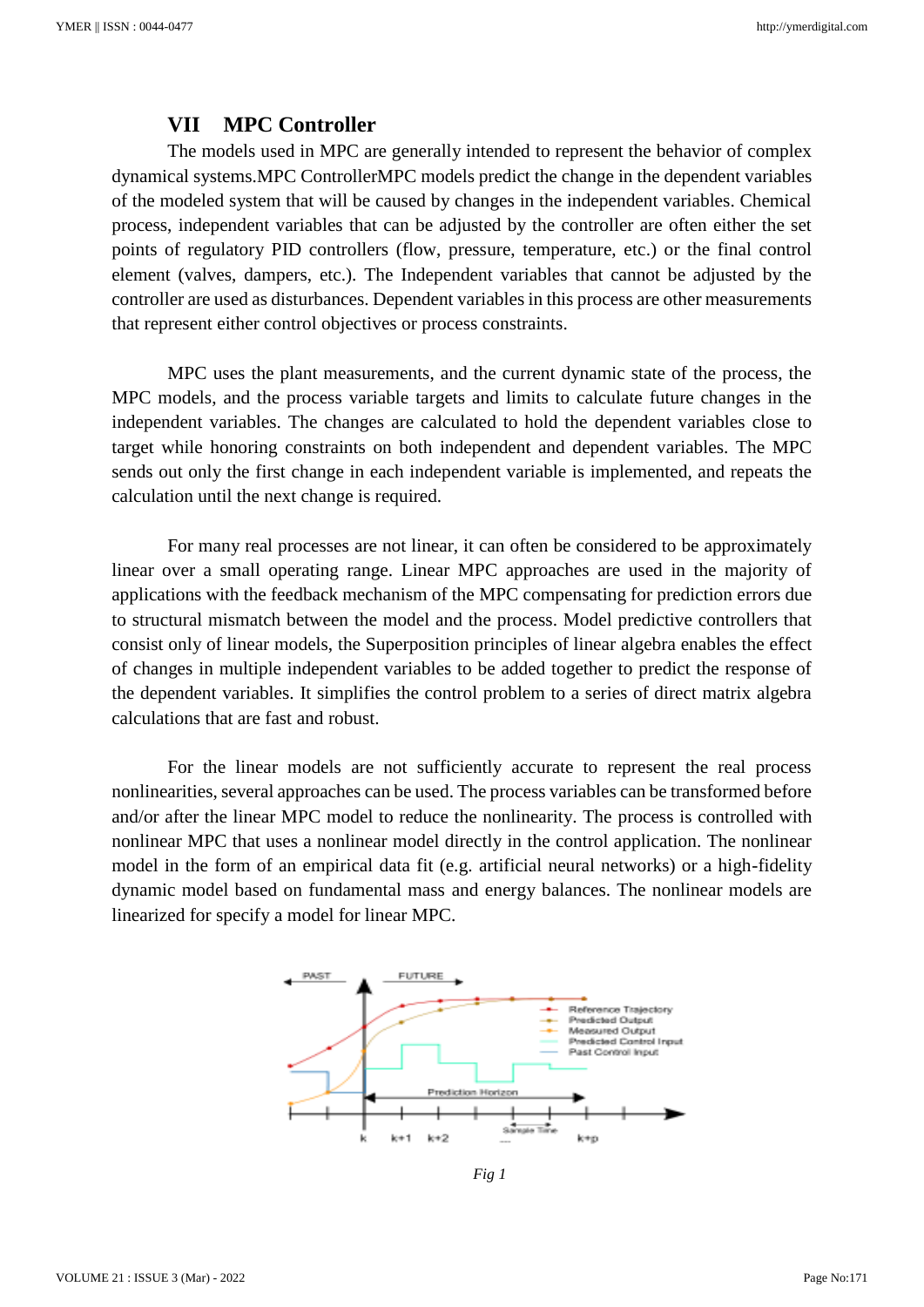Fig 1 represents a discrete MPC scheme. MPC is based on iterative and finite horizon optimization of a plant model. The time  $\dot{\mathbf{t}}$  is the current plant state is sampled and a cost minimizing control strategy is computed (via a numerical minimization algorithm) for a relatively short time horizon in the future  $(t, t+T)$ . Specifically, an online calculation is used to explore state trajectories that emanate from the current state and find (via the solution of Euler-Lagrange equations) a cost-minimizing control strategy until time  $(t+T)$ .

The first step of the control strategy is implemented, plant state is sampled again and the calculations are repeated starting from the now current state, a new control and new predicted state path. The prediction horizon shifted forward and for this reason MPC is also called **receding horizon control**.

In this approach is not optimal, but it gives very good results. More academic research has been done to find fast methods of solution of Euler-Lagrange equations, to understand the global stability properties of MPC's local optimization, used to improve the MPC method.

#### *A. Results*

The initial level set point as 30 and the temperature set point as 60. After 500 seconds Level is increased from 30 to 50 and temperature increased from 60 to 80.



Fig 2 represents the Output response with controller variable flow and Heater voltage. Flow varies from 0 to 800 LPH. Heater voltage varies from 0 to5volts.